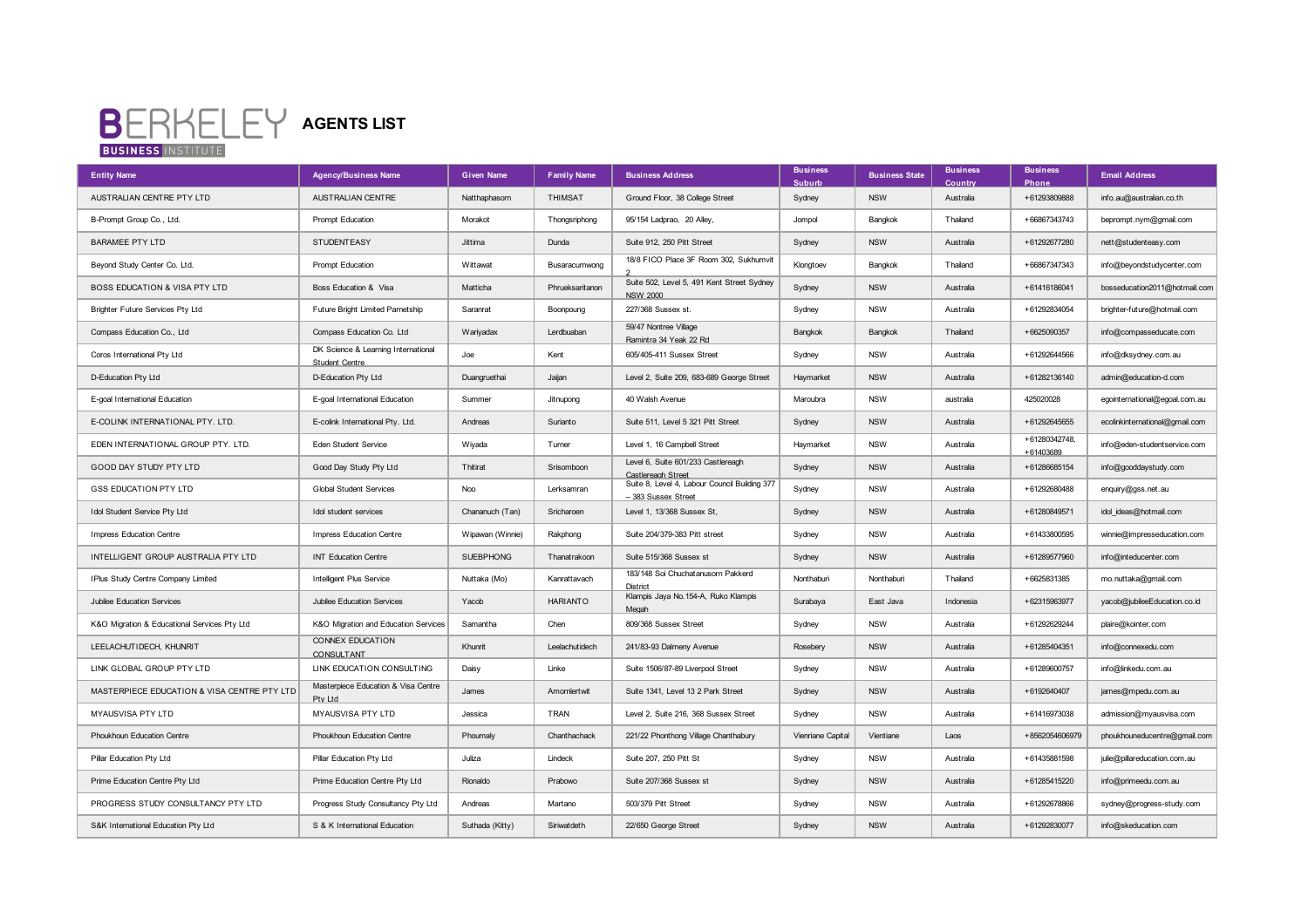| Stellar Education Australia Pty, Ltd                    | Stellar Education & Visa Centre                         | Patrick           | Sirisawat       | Suite 108 Manning Building, Level 1 451 Pitt<br><b>Street</b> | <b>HAYMARKET</b> | <b>NSW</b>              | Australia | +61292127489                   | patrick@stellaraustralia.com           |
|---------------------------------------------------------|---------------------------------------------------------|-------------------|-----------------|---------------------------------------------------------------|------------------|-------------------------|-----------|--------------------------------|----------------------------------------|
| Timmy Group Pty Ltd                                     | Timmy Group Pty Ltd                                     | Tim               | Wangkuntod      | Level 5, Suite 510,368 Sussex St                              | Sydney           | <b>NSW</b>              | Australia | +61280407567                   | tim@timmygroup.com                     |
| New Edge Consultancy Service Pty Ltd                    | New Edge Consultancy Service                            | Ravinder          | Reddy           | Level 8, Suite 4, 99 York Street, Sydney                      | Sydney           | <b>NSW</b>              | Australia | +61422129910                   | info@newedgecs.com                     |
| Anong Group                                             | <b>Wise Vision</b>                                      | Aiden             | Parker          | Suit 610/368 sussex st                                        | sydney           | nsW                     | australia | 282837561                      | info@wisevision.com.au                 |
| AC Overseas Student Centre                              | AC Overseas Student Centre                              | Ben               | Lin             | 1608/87-89 Liverpool Street                                   | Sydney           | <b>NSW</b>              | Australia | +61292836868                   | info@acosc.com.au                      |
| AUSEDU GROUP                                            | AusEdu Group                                            | Orina             | CAO             | Suite 302, 478 George Street                                  | Sydney           | <b>NSW</b>              | Australia | +61417441948                   | orina@ausedugroup.com.au               |
| AW VICTORY PTY LTD                                      | AW VICTORY PTY LTD                                      | Anna              | Yang            | Unit 1713/87-89, Liverpool Street                             | Sydney           | <b>NSW</b>              | Australia | +61280567422,<br>+61402089692  | admin@unistartedu.com                  |
| Australia International Education Associates Pty Ltd    | Australia International Education<br>Associates Ptv Ltd | Lydia             | <b>LIN</b>      | 301/544 Pacific Hwy                                           | Chatswood        | <b>NSW</b>              | Australia | +865922635999                  | admin@aiea.net.au                      |
| EDUCATION AND VISA AGENCY PTY LTD                       | Just Paint                                              | Marcin            | Kuras           | 17/38 Buckland St                                             | Chippendale      | <b>NSW</b>              | Australia | +61423729091                   | info@educationagency.com.au            |
| <b>Excel Education Consultancy</b>                      | <b>Excel Education onsultancy</b>                       | Fei Jeffrey       | Wang            | 808/368 Sussex Street                                         | Sydney           | <b>NSW</b>              | Australia | +61283857224,<br>+61430356581  | info@exceleducation.com.au             |
| <b>GLOBALINK GROUP PTY LTD</b>                          | <b>GLOBALINK GROUP PTY LTD</b>                          | QIAN              | WEI             | SUITE 903, 31 MARKET ST                                       | <b>SYDNEY</b>    | <b>NSW</b>              | Australia | +61289645618                   | application@global-link.com.au         |
| ISSC AOFriend Aussy Pty Ltd                             | <b>ISSC AOFriend</b>                                    | Jason             | Cui             | 1611/87 Liverpool street                                      | Sydney           | <b>NSW</b>              | Australia | +61292127799                   | aofriendau@gmail.com                   |
| Tee solution Pty Ltd                                    | Tee Solutions Pty Ltd                                   | Haibo Harry       | Hu              | Suite 305, 368 Sussex Street                                  | <b>SYDNEY</b>    | <b>NSW</b>              | Australia | +61292679088                   | austway388@hotmail.com                 |
| ZEFANYA PTY LTD                                         | <b>EMI</b> Consulting                                   | Julie Anne        | Bowen           | Suite 207, 250 Pitt St                                        | <b>SYDNEY</b>    | <b>NSW</b>              | Australia | +61289646834                   | info@emiconsulting.com.au              |
| AusTop                                                  | Austop Education Centre                                 | Alex              | ZHANG           | Level 15, Suite 15 327-329 Pitt Street                        | Sydney           | <b>NSW</b>              | Australia | +61280797000                   | info@austop.com.au                     |
| Global Mate                                             | Go Global                                               | Ewan              | KIM             | Level 2 144 Adelaide St                                       | <b>Brisbane</b>  | QLD                     | Australia | +617332218318,<br>+61452421522 | ewan@goglobalmate.com                  |
| Honew Consulting Group Pty Ltd                          | Honew Consulting Group Pty Ltd                          | Sung Gyoo (Bryan) | CHOI            | Suite 60A/104 Bathurst Street                                 | Sydney           | <b>NSW</b>              | Australia | +61292670511                   | info@honew.com.au                      |
| ABORDO STUDENTS AGENCY PTY                              | ABORDO STUDENTS                                         | Alvaro            | CASTILLO        | 1/77 Plymouth Crescent                                        | KINGSLANGLE      | <b>NSW</b>              | Australia | +61416665074                   | info@abordostudents.com                |
| Abroad Australia Pty Ltd                                | Abroad Australia                                        | Leidy             | Patino Saldana  | 18/20-22 Princess Highway                                     | Sydney           | <b>NSW</b>              | Australia | +61459645472                   | admin@abroadaustralia.com              |
| ABSOLUTE LANGUAGES ABROAD STUDY                         | ALAS Aboard                                             | Grecia Manes      | Laferte         | Level 1, 250 Pitt Street, Suite 111                           | Sydney           | <b>NSW</b>              | Australia | +6128034 3851,<br>+61415697611 | info@alasaboard.com                    |
| AJ GONZALEZ & J JARAMILLO FARIAS                        | <b>Click Education</b>                                  | Josue             | Jaramillo       | 16/24 Bray Street                                             | North Sydney     | <b>NSW</b>              | Australia | +61289203631                   | admin@clickeducationau.com             |
| Australian Information Center                           | Australia Information Centre                            | Georgina          | MOUSOULEAS      | Suite 202, Level 2, 22 Maket Street                           | Sydney           | <b>NSW</b>              | Australia | +61283857410                   | info@aicstudy.com                      |
| CARAVAN TRAVEL SAS                                      | CARAVAN TRAVEL                                          | Luisa             | Arciniegas      | Bucaramanga                                                   | Colombia         | overseas                | COLOMBIA  | +61435035811                   | admin@caravantravel.com.co             |
| Come In Australia                                       | <b>STUDY BIRD</b>                                       | GAETAN            | <b>GRAZIANO</b> | Level 32, 1 Market Street                                     | Sydney           | <b>NSW</b>              | Australia | +61280056756                   | marketing@comeinaustralia.com          |
| Direction Australia International Education Consultancy | <b>DIRECTION AUSTRALIA</b>                              | Maricela          | Morales         | Suite 12H. Level 3, 325 Pitt St                               | Sydney           | <b>NSW</b>              | Australia | +61433407325                   | info@isaneducation.com.au              |
| DISCOVER STUDY TRAVEL                                   | Discover, Study, Travel - Bogota (HQ)                   | <b>JHON</b>       | GONZALEZ        | Number 15/36, 72 Street                                       | Bogota           | Arica and<br>Parinacota | Colombia  | +573106959907,<br>+575523414   | admin@discoverstudytravel.com          |
| EDUCATION AND MIGRATION GLOBAL GROUP                    | <b>EMGROUP</b>                                          |                   | Leguizamon      | level 2 /299 Elizabeth st                                     | Sydney           | <b>NSW</b>              | Australia | +61282510000                   | aleguizamon@emgroup.co                 |
| Educonnecting Pty Ltd - Sydney                          | Educonnecting                                           | Jorge Ivan        | Gomez Villabona | Suite 404a 32 York Street                                     | Sydney           | <b>NSW</b>              | Australia | +61451825188                   | info@educonnecting.com                 |
| Estudien Australia PTY LTD                              | EstudienAustralia                                       | Elizabeth         | Pineda          | Suite 606, Level 6 22 Market Street                           | sydney           | <b>NSW</b>              | Australia | +61280847247                   | admin@estudienaustralia.com            |
| Information Planet Pty Ltd                              | Information Planet                                      | Mauricio          | Pucci           | 5/285 Clarence Street                                         | Sydney           | <b>NSW</b>              | Australia | +61292836161                   | contactus@informationplanet.co<br>m.au |
| JENOX AUSTRALIA EDUCATION AND MIGRATION                 | <b>JENOX</b>                                            | Nestor            |                 | 321 pitt st suite 609                                         | Sydney           | <b>NSW</b>              | Australia | +61435233207                   | info@jenoxaustralia.com                |
| Link House PTY LTD                                      | Link House                                              | Claudia           | Tobon Naranjo   | Suite 405 127 York Street                                     | Sydney           | <b>NSW</b>              | Australia | +61426247596                   | info@linkhouse.com.au                  |